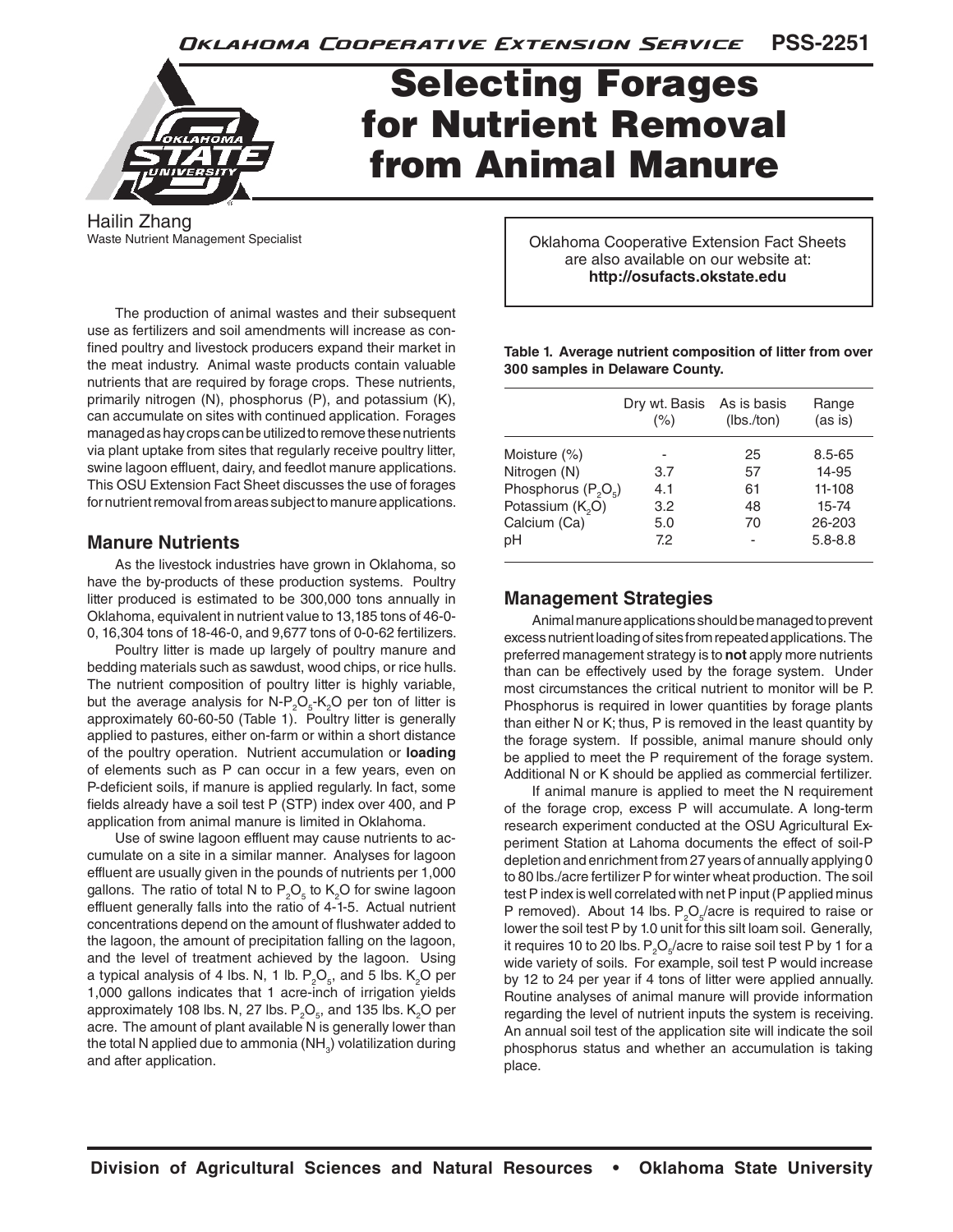An important management strategy on sites where nutrient loading is an existing or potential problem is to use a forage crop(s) that removes a maximum level of nutrients, especially the nutrients of concern. Following are a couple of ways to accomplish this.

The first method involves using a forage crop that has a high dry matter yield potential. As dry matter yield increases, the amount of nutrients taken up by the crop increases, and thus, more nutrients can be removed. Bermudagrass is an example of a forage crop that has a high yield characteristic. When grown in eastern Oklahoma with adequate precipitation, or under irrigation elsewhere in the state, bermudagrass is one of the most productive forage grasses for use in a forage system designed for nutrient removal.

Another forage-use strategy involves using forages that have higher nutrient uptake for specific nutrients even though dry matter yield may be less than some other forage crops. Table 2 shows differences between forage species in percentage concentrations of various nutrients contained in plant tissue. Orchardgrass, for example, does not yield as much dry matter as bermudagrass, but its uptake of P is almost twice that of bermudagrass. Concentrations of nutrients in different species can vary depending on plant available nutrients in the soil, yield, and maturity of the forage when cut.

Alfalfa has both a high yield potential, if given adequate moisture, and a higher P and K requirement than that of bermudagrass. Although a legume is not dependent on applied N, alfalfa receiving N, P, and K as swine lagoon effluent has the potential to remove a large quantity of applied nutrients.

The most efficient nutrient removal forage system will use a combination of both warm- and cool-season forage species to enhance nutrient removal on a year-round basis. A good combination in the eastern third of Oklahoma is tall fescue, a cool-season perennial, with bermudagrass, a warm-season perennial. Farther west, where tall fescue is not adapted, a good combination would be bermudagrass overseeded with a cereal grain such as wheat or rye and ryegrass. Tall fescue pastures could be overseeded with a warm-season annual

**Table 2. Dry matter mineral nutrient composition (%) of**  selected hays<sup>1</sup>.

| <b>Species</b><br>₩q | N       | $P_2O_5$ | K,O  | С    | a    |
|----------------------|---------|----------|------|------|------|
| Alfalfa              | 3.2     | 0.80     | 2.64 | 1.80 | 0.26 |
| Annual ryegrass      | 3.4     | 0.78     | 3.36 | 0.65 | 0.35 |
| <b>Bermudagrass</b>  | $2.5\,$ | 0.64     | 2.16 | 0.37 | 0.15 |
| Crabgrass            | 2.3     | 0.89     | 2.22 | 0.55 | 0.47 |
| Orchardgrass         | 2.9     | 1.24     | 4.30 | 0.58 | 0.31 |
| Pearlmillet          | 2.0     | 0.40     | 2.40 |      |      |
| Red clover           | 2.6     | 0.57     | 1.94 | 1.53 | 0.43 |
| Smooth               |         |          |      |      |      |
| bromegrass           | 3.4     | 1.03     | 3.84 | 0.55 | 0.32 |
| Sorghum/             |         |          |      |      |      |
| sudangrass           | 1.6     | 0.41     | 2.16 | 0.48 | 0.30 |
| Switchgrass          | 0.83    | 0.30     | 0.66 | 0.38 | 0.22 |
| Tall fescue          | 2.3     | 0.85     | 2.40 | 0.51 | 0.19 |
| White clover         | 3.5     | 0.71     | 3.14 | 1.35 | 0.48 |
|                      |         |          |      |      |      |

1 From Brown, 1996, Robinson, 1996, NRCS Animal Waste Management Field Handbook, and OSU unpublished research.

grass such as crabgrass for summer growth. Likewise, the use of orchardgrass, bromegrass, or wheatgrass (tall or intermediate) with crabgrass would be a good choice for use under irrigation in the western portion of the state. Lately, triticale has been widely used as hay and nutrient remover.

Warm- and cool-season annuals could also be used for high levels of nutrient removal. Possible species combinations could include double cropping cereal grains with sudangrass, forage sorghums, or pearlmillet under irrigation. They can produce large quantities of dry matter and remove high levels of nutrients from sites receiving swine lagoon effluent applications. The negative effects of nitrate accumulation associated with the use of these warm-season annual grasses during times of drought stress would be reduced since adequate moisture should be available under irrigation.

It should be noted that nutrients are not effectively removed from the forage system by grazing livestock. Table 3 compares the various levels of nutrient removal by grazing or by haying warm- or cool-season perennial grasses.

Nutrient removal is accomplished only by removing forage as a **hay crop** and transporting the nutrients away from the application site. Grazing, for the most part, recycles most of the nutrients back into the forage system. Continued use of poultry litter or swine lagoon effluent under grazed-only systems will lead to increased nutrient accumulation at that site.

# **Efficiency of Nutrient Removal Using Forage**

Some fields have already built up high P levels in the soil due to continuous poultry litter application. New regulations set a soil test P limit for additional manure application. For example, under current Natural Resource Conservation Service nutrient management guidelines, no animal manure can be land applied if soil test P is over 400 in Oklahoma, or over 300 in a nutrient limited watershed. Therefore, some efforts have been made to reduce P in those fields with high yielding forage crops and/or legumes. However, it may take a long time to see a significant soil phosphorus reduction. Figure 1 illustrates the time needed to reduce soil test P by 100 at different forage yields. It takes about 22 years to reduce soil test P by 100 if 5 tons of bermudagrass is removed from the field every year. Therefore, it is a slow process to use forages for lowering the soil phosphorus level.

#### **Table 3. Approximate quantities of nutrients removed under grazing and haying systems.**

| System                                                                                 | <b>Nutrient Removal</b><br>(lbs/ac) |                         |                   |                 |                  |  |
|----------------------------------------------------------------------------------------|-------------------------------------|-------------------------|-------------------|-----------------|------------------|--|
|                                                                                        | N                                   | $P_{\circ}O_{\epsilon}$ | $K_2O$            | Ca              | Ma               |  |
| Grazing <sup>1</sup><br>Bermudagrass hay <sup>2</sup><br>Orchardgrass hay <sup>3</sup> | 12.5<br>250<br>174                  | 7.8<br>64<br>73         | 0.9<br>216<br>258 | 6.5<br>79<br>35 | 0.75<br>39<br>19 |  |

<sup>1</sup> Assumes 1-500 lb. calf weaned off of 1 acre on a year-round basis. If more than 1 acre per year is required to produce the calf, the values would be reduced.

2 Assumes 5-ton yield with all forage removed as hay crop.

<sup>3</sup> Assumes 3-ton yield with all forage removed as hay crop.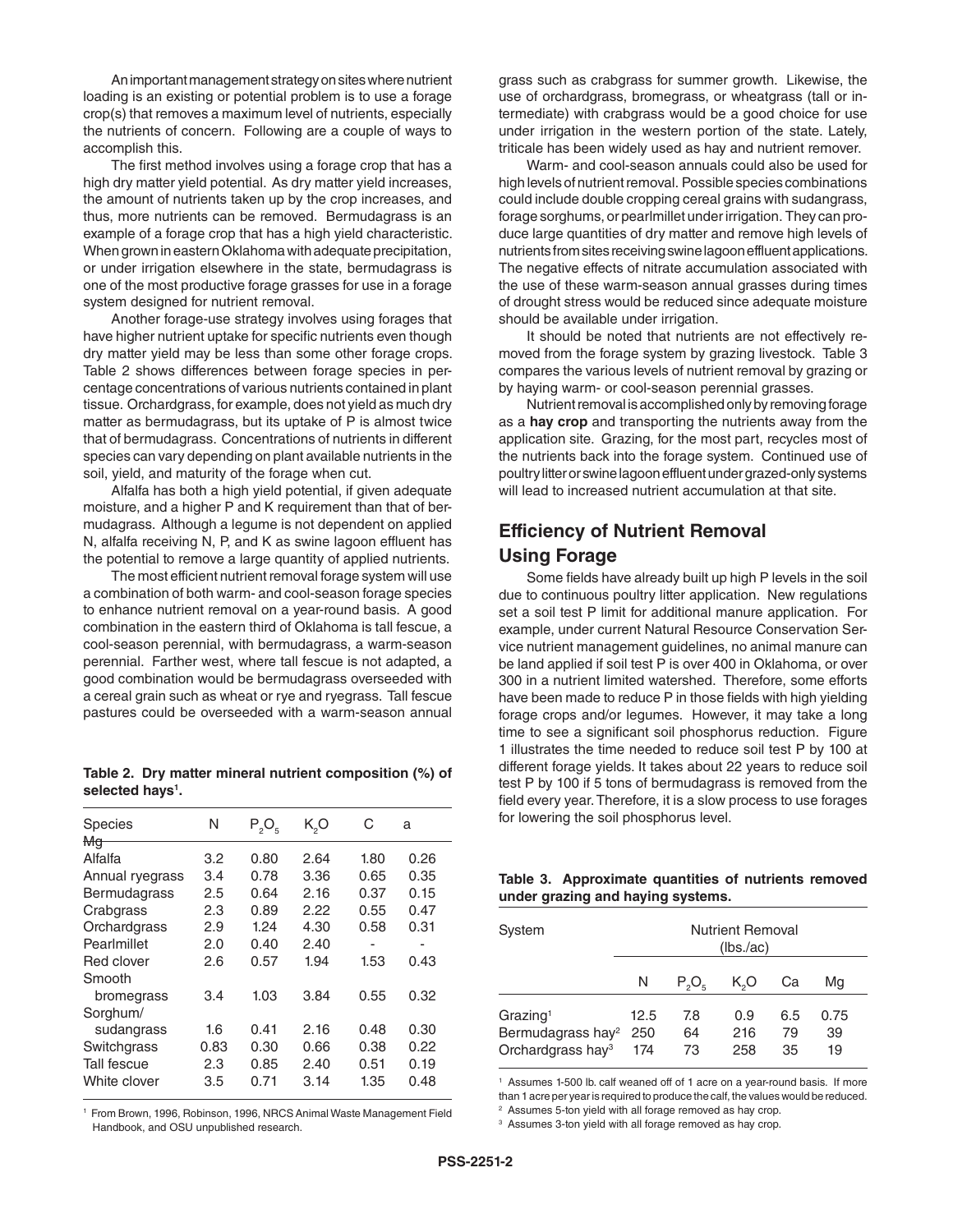

Forage Removal (ton/acre)

#### **Figure 1. Number of years needed to decrease Soil Test P (STP) by 100 units with different amounts of forage harvested annually.**

### **Summary**

Animal manure contains valuable nutrients and organic matter that can and should be used as a source of plant nutrients and soil amendments in forage production systems. However, continued applications of critical nutrients such as P, in excess of the level that can be effectively removed by the forage system as a hay crop can lead to an accumulation of nutrients. Additionally, on sandy sites, relatively mobile nutrients, such as N, can be leached through the soil profile into groundwater in the underlying aquifers, thus posing a potential environmental hazard.

Forages with a high yield potential can be used effectively to remove nutrients from application sites, if application rates

are kept within reasonable extents. Bermudagrass and certain warm-season annual grasses have the potential to produce large dry matter yields and thus remove large quantities of applied nutrients. Cool-season grasses and certain legumes have a higher uptake of certain nutrients (such as P) and may remove more specific nutrients than higher yielding forage species, although the yield potential is not as high. Producers should seek to use a combination of both warm- and cool-season forages in a production system that attempts to remove a maximum level of nutrients from sites that regularly receive poultry litter or other types of animal manure applications. However, it is a slow process to use forages for lowering the soil phosphorus level. Grazed-only systems will not effectively remove nutrients from an application site since most of the applied nutrients, especially P and K, are recycled to the land during the grazing process.

# **References**

- Arnall, B., and A. Rocateli. 2018. Oklahoma Forage and Pasture Fertility Guide. Oklahoma Cooperative Extension Service, E-1021.
- Brown, J.R. 1996. Fertility management of harvested forages in the northern states. p. 93-110. In Richard E. Joost and Craig A. Roberts (ed.) Nutrient Cycling in Forage Systems. Proc. Symposium, 7-8 Mar. 1996, Columbia, MO.
- Robinson, D.L. 1996. Fertilization and nutrient utilization in harvested forage systems: Southern forage crops. p. 65- 89. In Richard E. Joost and Craig A. Roberts (ed.) Nutrient Cycling in Forage Systems. Proc. Symposium, 7-8 Mar. 1996, Columbia, MO.